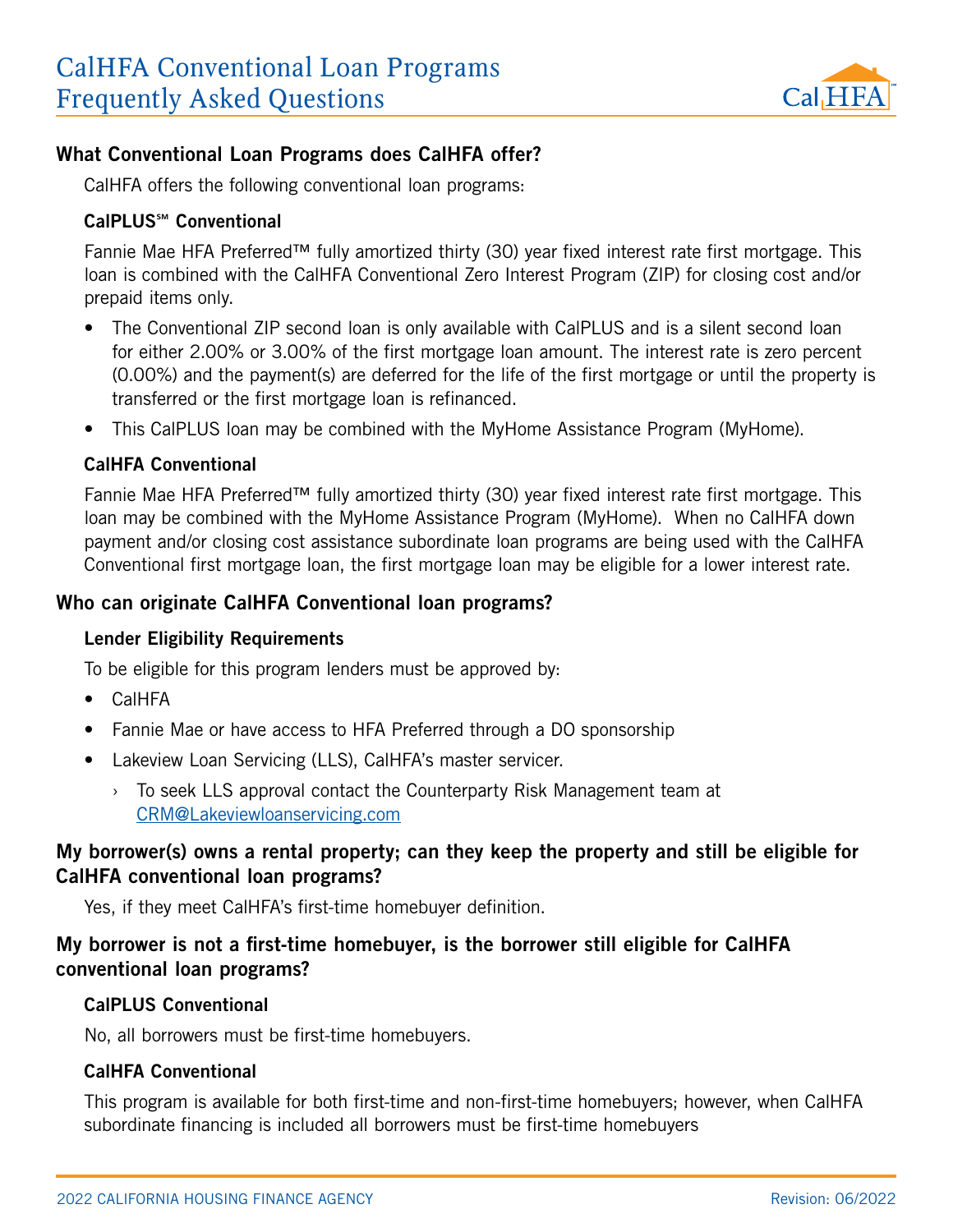## Do I need to make a reservation in the Mortgage Access System (MAS) before submitting a loan file to CalHFA?

Yes. The CalHFA-approved lender must make a reservation in MAS prior to loan submission.

## Does CalHFA allow additional subordinate financing with the conventional loan programs?

Yes. The MyHome Assistance Program may be layered. Community Second subordinate loan programs may be layered if they will go into subordinate lien position. In the case of conflicting guidelines, the more restrictive will apply.

## What areas of California are eligible for CalHFA financing?

CalHFA conventional loan programs are state-wide programs. Properties located anywhere within the State of California may be eligible for the program.

#### Are there sales price limits on CalHFA conventional loan programs?

Yes, the maximum sales price limit on CalHFA Conventional loans is \$1,068,000.

#### What is the maximum loan amount for CalHFA conventional loan programs?

The maximum total loan amount cannot exceed Fannie Mae loan limits.

#### Fannie Mae High Balance Loan Limits

All loans with a loan amount exceeding the Fannie Mae loan limit will be subject to an additional fee. See [CalHFA rate sheet](http://www.calhfa.ca.gov/apps/rates/) for applicable fees.

Maximum LTV for Fannie Mae High Balance Loan Limits: 95.00%

All Fannie Mae High Balance Loan fees will be net funded at the time of first mortgage purchase by the master servicer.

# Are condominiums eligible for CalHFA conventional loan programs?

Yes per Fannie Mae guidelines

#### Is a manufactured home eligible for CalHFA conventional loan programs?

Yes, manufactured homes are permitted per Fannie Mae MH Advantage and Fannie Mae Standard MH with the following parameters:

- Singlewide manufactured homes are not eligible
- Fannie Mae Desktop Underwriter® (DU®) Approve/Eligible findings only no manual underwriting
- Maximum DTI: 45.00%
- Leasehold properties are not eligible
- Appraisal for MH Advantage requires picture of [MH Advantage Sticker](https://www.fanniemae.com/content/fact_sheet/mh-advantage-appraisal-requirements.pdf)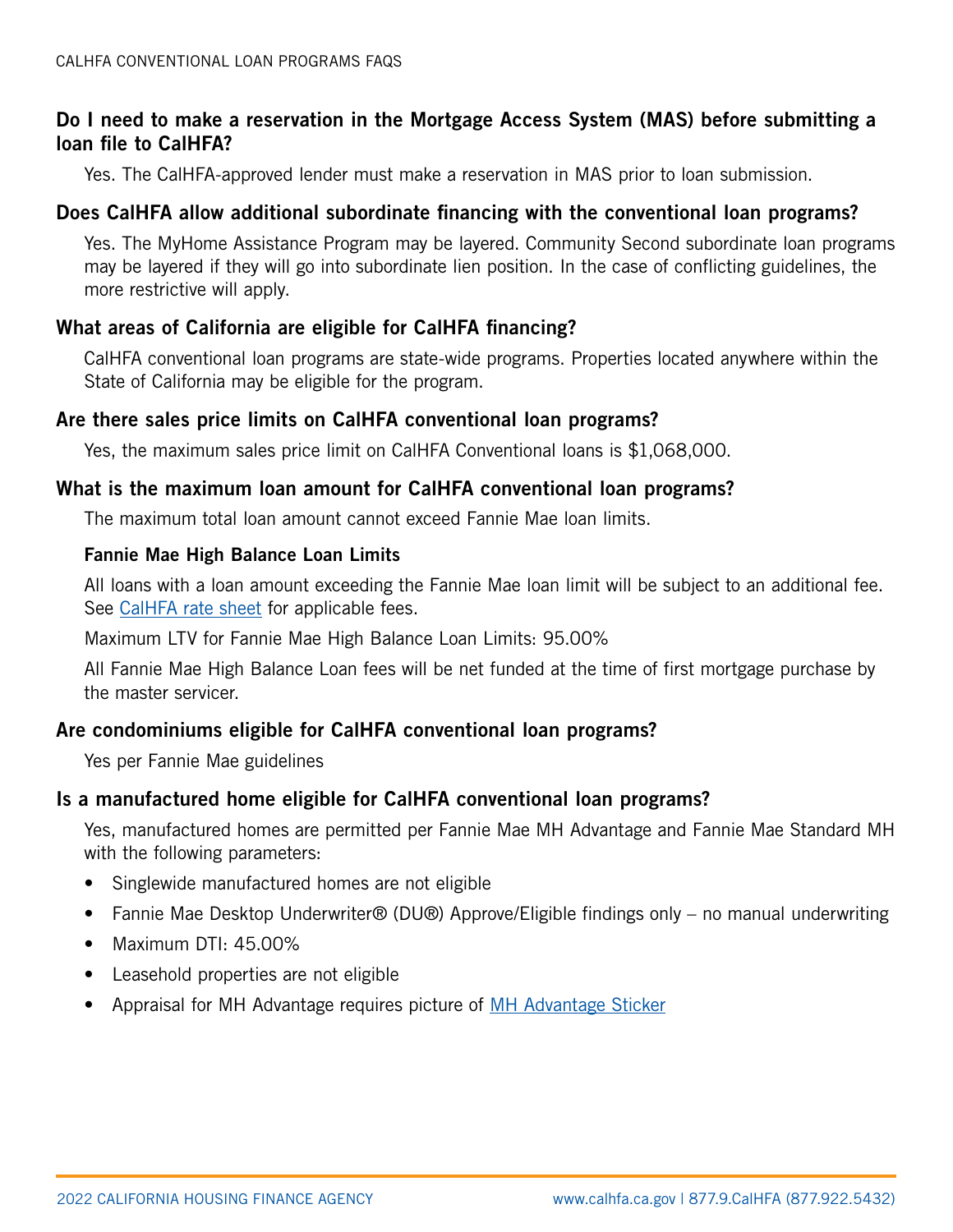| <b>Fannie Mae MH Advantage</b>                         | <b>Fannie Mae Standard MH</b>                                                                        |
|--------------------------------------------------------|------------------------------------------------------------------------------------------------------|
| Max LTV/CLTV: 97%/105%                                 | Max I TV/CI TV: 95%/105%                                                                             |
| Desktop Underwriter <sup>®</sup> (DU <sup>®</sup> )    |                                                                                                      |
| Use with Fannie Mae HFA Preferred™ only                |                                                                                                      |
| Select MH Advantage in the Subject Property Type field | Select Manufactured Home or Manufactured Home:<br>Condo/PUD/Co-op in the Subject Property Type field |

## What automated underwriting engines do you allow for CalHFA conventional loan programs?

CalHFA will only accept the most recent version of Fannie Mae's Desktop Underwriter® (DU®) with the HFA Preferred™ option.

## What is the maximum DTI allowed on CalHFA Conventional loans?

The maximum total Debt-to-Income (DTI) ratio cannot exceed:

- 50.00%
	- › Credit Score ≥ 700
- 45.00%
	- › Credit Score: 680 699
	- › Properties with Manufactured Homes

MCC may not be used for credit qualifying purposes.

## What are the minimum credit score requirements for CalHFA conventional loan programs?

- The minimum credit score is 680 for borrowers with income greater than the HomeReady 80% Area Median Income (AMI) LI income limit
- The minimum credit score is 660 for borrowers with income less than or equal to HomeReady [80% AMI LI](https://ami-lookup-tool.fanniemae.com/amilookuptool/) income limit.

# Does CalHFA use the lowest credit score to determine the minimum representative credit score?

No. The middle score of the lowest scoring borrower is used to determine eligibility.

- If a tri-merged credit report is used, use the middle score
- If a merged credit report only returns two scores, use the lower score
- If a merged credit report only returns one score, that score must be used

# My borrower only has one credit score. Is that okay for CalHFA conventional loan programs?

Yes, one credit score is acceptable with DU Approve/Eligible findings.

# Do all borrowers need to meet the minimum credit score requirement for CalHFA conventional loan programs?

Yes, all borrowers must meet the minimum credit score requirement.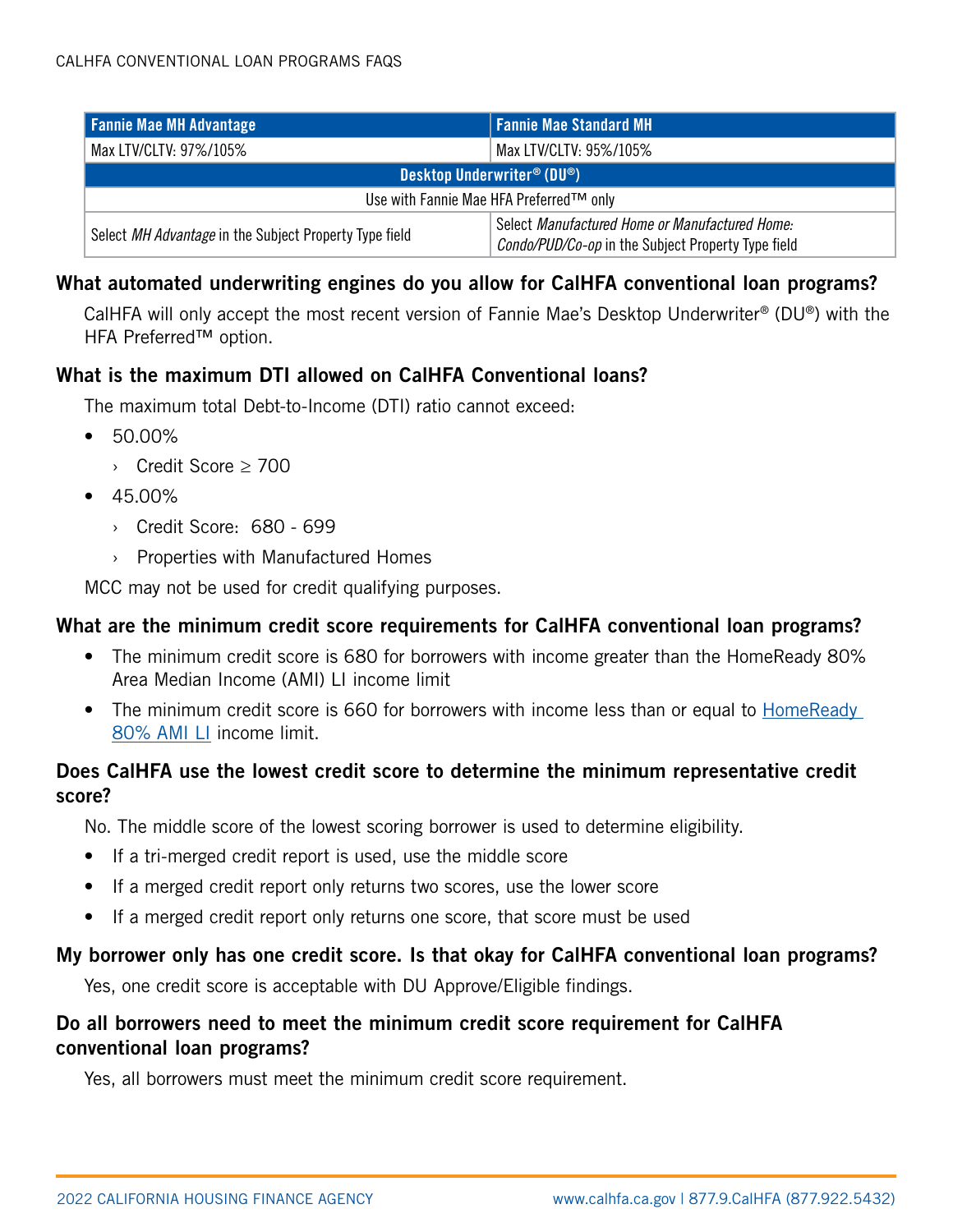# Can I use Non-Traditional credit?

No, non-traditional credit is not eligible.

## Is manual underwriting permitted on CalHFA conventional loan programs?

No. Manual underwriting is not permitted.

# What is the maximum age of credit documents on CalHFA conventional loan programs?

CalHFA will follow Fannie Mae guidelines for the age of the credit documents.

# What is the maximum LTV/CLTV on CalHFA conventional loan programs?

The maximum LTV is 97.00%. The maximum CLTV is 105%.

• Maximum LTV for Fannie Mae High Balance Loan Limits: 95.00%

## Can I use the ZIP for down payment?

No. The Conventional ZIP second loan is only available with CalPLUS and may be used for closing cost and/or prepaid items only. ZIP may not be used for down payment or debt payoff. If there are remaining funds due the borrower from the ZIP loan, the funds must be applied as a principal reduction.

# What fees and related charges are allowed for CalHFA conventional loan programs?

CalHFA allows:

- Customary lender origination fees not to exceed the greater of 3% of the loan amount or \$3,000
- Other customary third-party fees such as the credit report fee, appraisal fee, insurance fee or similar settlement or financing cost.
- \$250 funding fee (payable to CalHFA's master servicer)
- \$75 tax Service Fee (payable to CalHFA's master servicer)
- \$10 Life of Loan Flood Certification Fee (payable to CalHFA's master servicer)
- In all cases the lender must meet federal and California lending laws regarding fees and charges.

# Does the Federal Recapture Tax apply on CalHFA conventional loan programs?

No. Federal Recapture Tax does not apply.

# Is homebuyer education required on CalHFA conventional loan programs?

Yes. Homebuyer Education and Counseling is required for one occupying first-time homebuyer. Homebuyer Education and Counseling is not required for non-first-time homebuyer(s).

- Online Homebuyer Education through [eHome™](https://calhfa.ehomeamerica.org/sponsor_user/sponsor_main)
- In Person or Virtual Live through [NeighborWorks America](http://www.neighborworks.org/Homes-Finances/Homeownership) or through one of the [HUD approved](http://hud.gov/offices/hsg/sfh/hcc/hcs.cfm?weblistaction=summary)  [Housing Counseling Agencies](http://hud.gov/offices/hsg/sfh/hcc/hcs.cfm?weblistaction=summary)